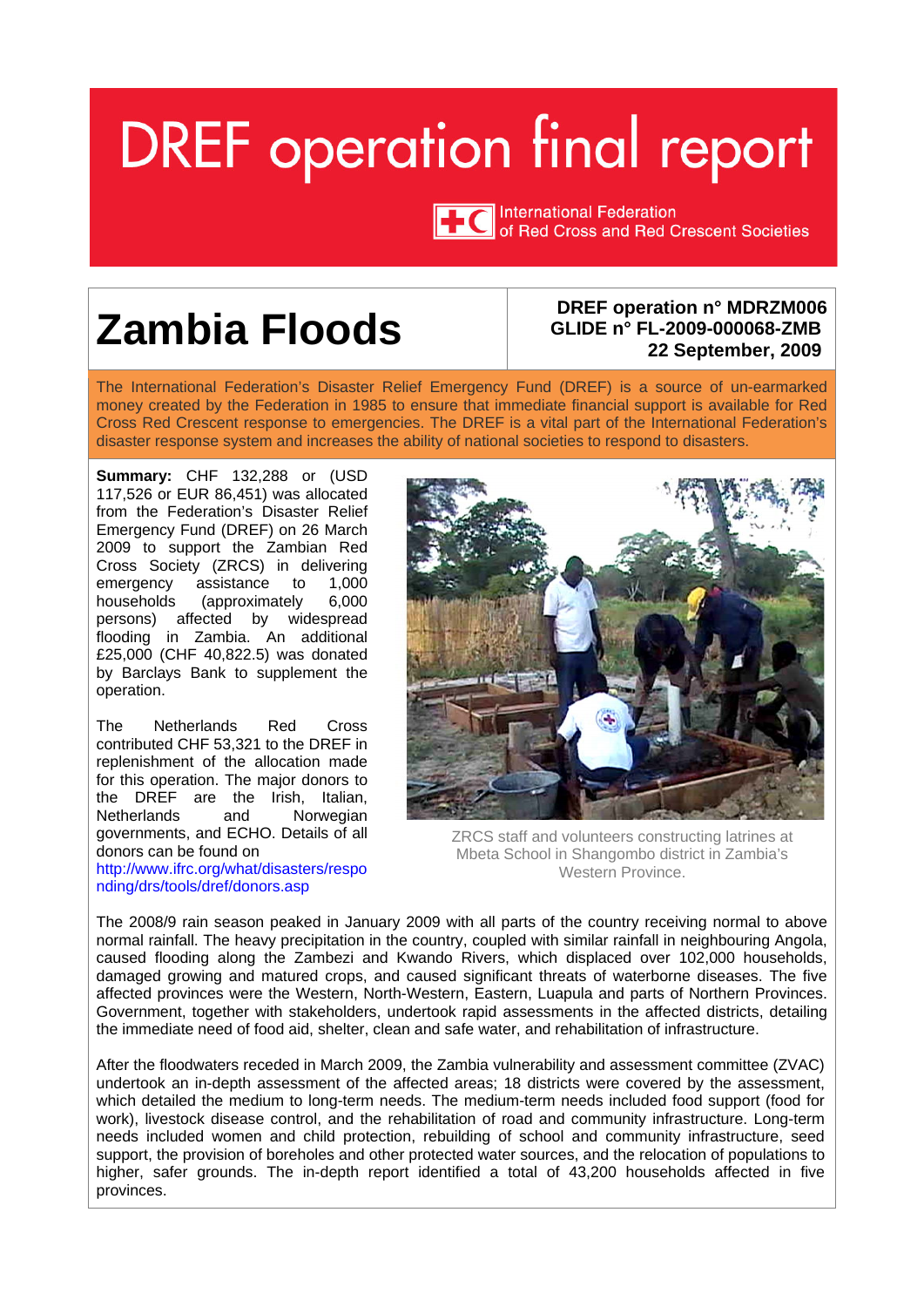## **The situation**

After the 25 to 30 March 2009 assessment of the damage caused by flooding, ZVAC reported 102,469 families (614,814 people) affected by the floods and 31 related deaths. The intensity of rainfall that began in December 2008 caused the worst flooding in Zambia since 1958. The people in the flooded areas suffered loss of crops and livestock, damage to houses, limited access to schools, markets and health centres and exposure to waterborne diseases. Approximately 34,000 households in nine districts were indentified as in need of food aid.

In the assessment of the Western, Northern, Central, Eastern and North-Western Provinces, the livelihood sources of 80 percent of people was found to be crop production, rearing of livestock, fishing, timber felling and selling, bee-keeping and carpentry. These sources of livelihood were negatively impacted by the floods, in addition to damage of water sources, sanitation infrastructure, houses and field crops. The floods partially or totally submerged 40 percent of maize, 35 percent of cassava, 20 percent of millet, and 15 percent of sorghum in the fields. As a result, 12,000 households were in need of agricultural inputs to resituate food production.

In terms of the damage to water and sanitation infrastructure, the ZVAC estimated that over 50 percent of districts found their water sources to be in danger of contamination from faecal matter and other debris due to collapsed sanitation facilities and running floodwaters. These districts had few boreholes and other protected water points, so people relied on shallow wells, open wells and water from rivers and streams for drinking. The most common sanitation facilities were pit latrines, of which 60 percent collapsed due to the floods and 30 percent were flooded and unusable. This situation forced people to defecate in the open, further increasing the risk of water contamination from faecal matter and outbreaks of waterborne diseases.

The ZRCS relief operation started in April 2009 after the receipt of DREF funds, and ended on 30 May 2009. ZRCS utilized the funding support from Barclays Bank to extend assistance to flood affected families in the Chavuma district of North-Western Province. The assistance in Chavuma included food and bedding for a clinic that acted as a referral hospital in the west bank of the Zambezi River, where three other clinics were completely inaccessible due to flooding.

#### **Coordination and partnerships**

ZRCS activities were coordinated through the Disaster Management and Consultative Forum and the Disaster Management and Mitigation Unit (DMMU). At district level, ZRCS used the branches as an entry point with the District Disaster Management Committee (DDMC) being the implementing partner. In Chavuma district, the DDMC was instrumental in the provision of transport to ferry relief items to affected communities. Reports of the flood operations were shared with the ZVAC technical committee for inclusion in the stakeholder response. The Chavuma district disaster committee chairperson and health advisor (both government officers), worked together with ZRCS staff, the IFRC Southern Africa Zone office disaster management coordinator and Swedish Red Cross delegate, and helped to identify the referral clinic as in need of assistance.

### **Red Cross and Red Crescent action**

**Progress towards objectives** 

#### **Relief distributions (food and basic non-food items)**

**Objective: 1,000 flood-affected families are provided with appropriate food and non-food relief items over two months. Distributions are carried out according to assessments and selection criteria that identify actual needs and vulnerable groups.** 

#### **Activities planned:**

- Develop the beneficiary targeting strategy and registration system to deliver intended assistance.
- Distribute 1,400 food packs to 1,000 affected households over two months.
- Distribute 2,000 blankets to the affected households.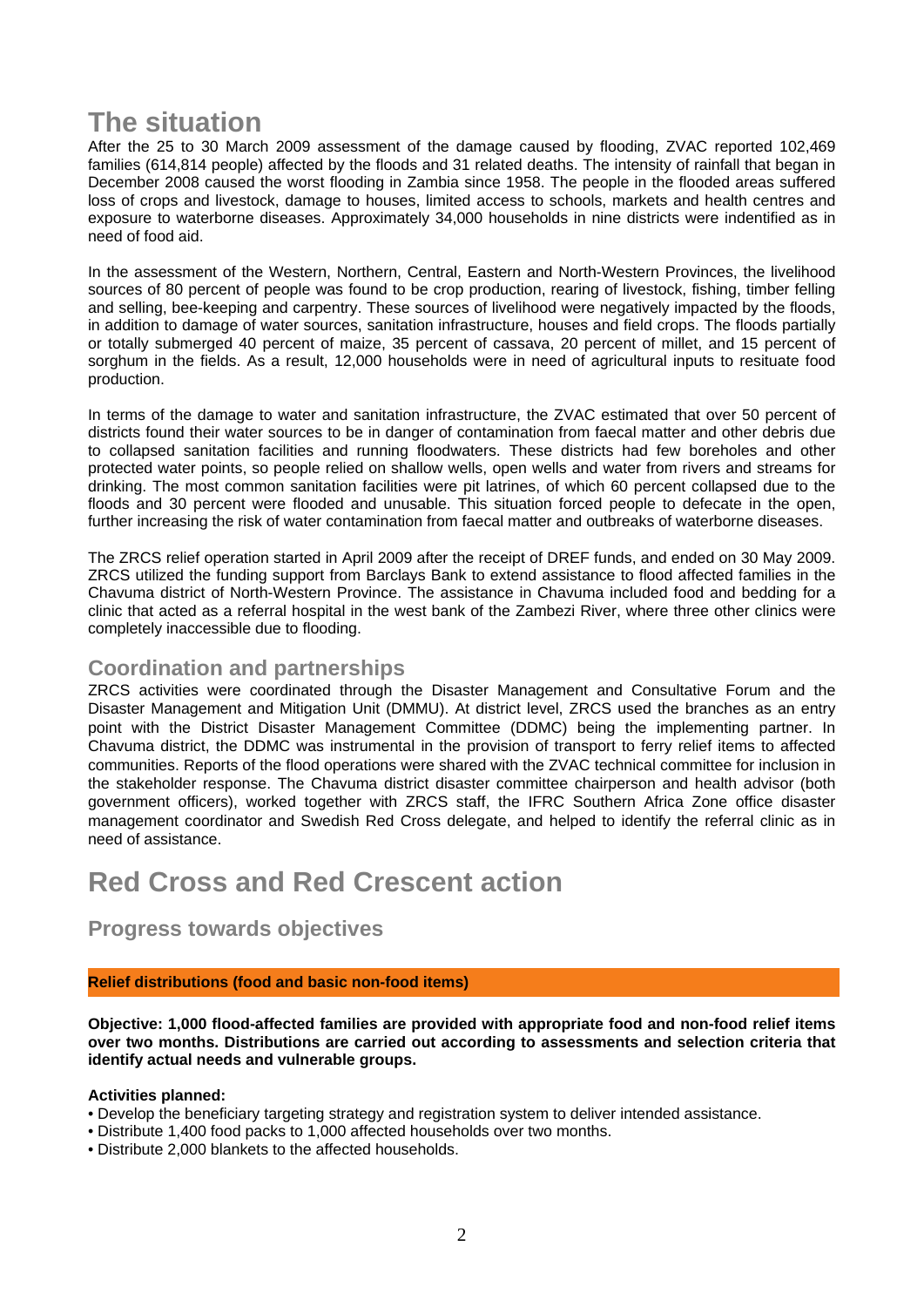#### **Impact**

ZRCS began to assist flood-affected people in March 2009, when a team of volunteers and staff were deployed in the Shangombo and Senanga districts of Western Province, which were the first districts to be affected by floods. A total of 400 blankets and 200 kitchen sets were initially distributed from pre-positioned stock to 440 families who had lost almost all their possessions and were indentified by the DMMU as the most affected. A total of 20 volunteers supported by four members from the ZRCS national disaster response team (NDRT) distributed the DMMU-procured beans and sardine cans to these families living in temporary shelters, while an additional 360 urban families in need of food aid received food packs. The ZRCS teams distributed further blankets and kitchen sets in Shangombo and Senanga, benefitting 880 households.

In April 2009, the response team carried out another intervention in the Mongu district of Western Province. In consultation with the DDMC, the ZRCS teams provided cereal in the form of rice to 2,432 primary school children who were in temporary learning facilities following their schools being submerged by floods. Although the government had provided maize meal, cooking oil and beans, the children lacked food for breakfast; hence ZRCS provided seven tonnes of rice that was shared among the seven temporary facilities.

With additional assistance from Barclays Bank, ZRCS came to the assistance of 230 flood-affected households and a referral clinic in Chavuma in May 2009. The relief items comprised blankets, kitchen sets and dry food (sardines).

#### **Water, sanitation, and hygiene promotion**

**Objective: The risk of waterborne and water-related diseases is reduced through the provision of safe water, adequate sanitation facilities and hygiene promotion to 1,000 families in the temporary shelters for two months.** 

#### **Activities planned**

- Provide water treatment sachets and storage containers to 1,000 households.
- Provide sanitation facilities and hygiene education to 1,000 families in temporary shelters.

#### **Impact**

ZRCS' initial assistance in the provision of clean water and sanitation facilities targeted the 440 most affected households in Shangombo and Senanga districts and distributed 95,000 water purification sachets and 400 jerry cans (water storage containers). Further DREF distributions in April and May benefitted 880 people, and 230 flood-affected people in Chavuma received jerry cans and water treatment sachets with assistance from Barclays Bank. Two schools submerged by floodwater received eight constructed latrines, while volunteers carried out hygiene promotion campaigns in other schools.

#### **Emergency Shelter**

**Objective: 1,000 most vulnerable flood-affected families displaced from the Zambezi river basin and evacuated to higher ground are living in a safer and healthy environment within two months of the operation.** 

#### **Activities planned**

- Distribute shelter kits to 1,000 households evacuated to higher ground from the Zambezi river basin.
- Train beneficiaries to construct SPHERE compliant shelters with tarpaulins and tools in the shelter kit.
- Coordinate with the DDMC to ensure that camps are organized in a manner that promotes interaction, reduces the risk of discrimination and abuse towards women and children, and promotes collective sharing among family members.

#### **Impact**

In response to shelter needs, ZRCS initially distributed 200 shelter kits, 400 tarpaulins and 1,000 mosquito nets to the 440 families living in temporary shelters, further supplementing these relief items in April and May to benefit 880 households in the Shangombo and Senanga districts. Later in May 2009, the ZRCS team, with additional assistance from Barclays Bank, extended the distribution of shelter kits to 230 flood victims in Chavuma. The 24 NDRT members assisted the beneficiaries to construct the temporary shelters using the tarpaulins and tools provided by the National Society.